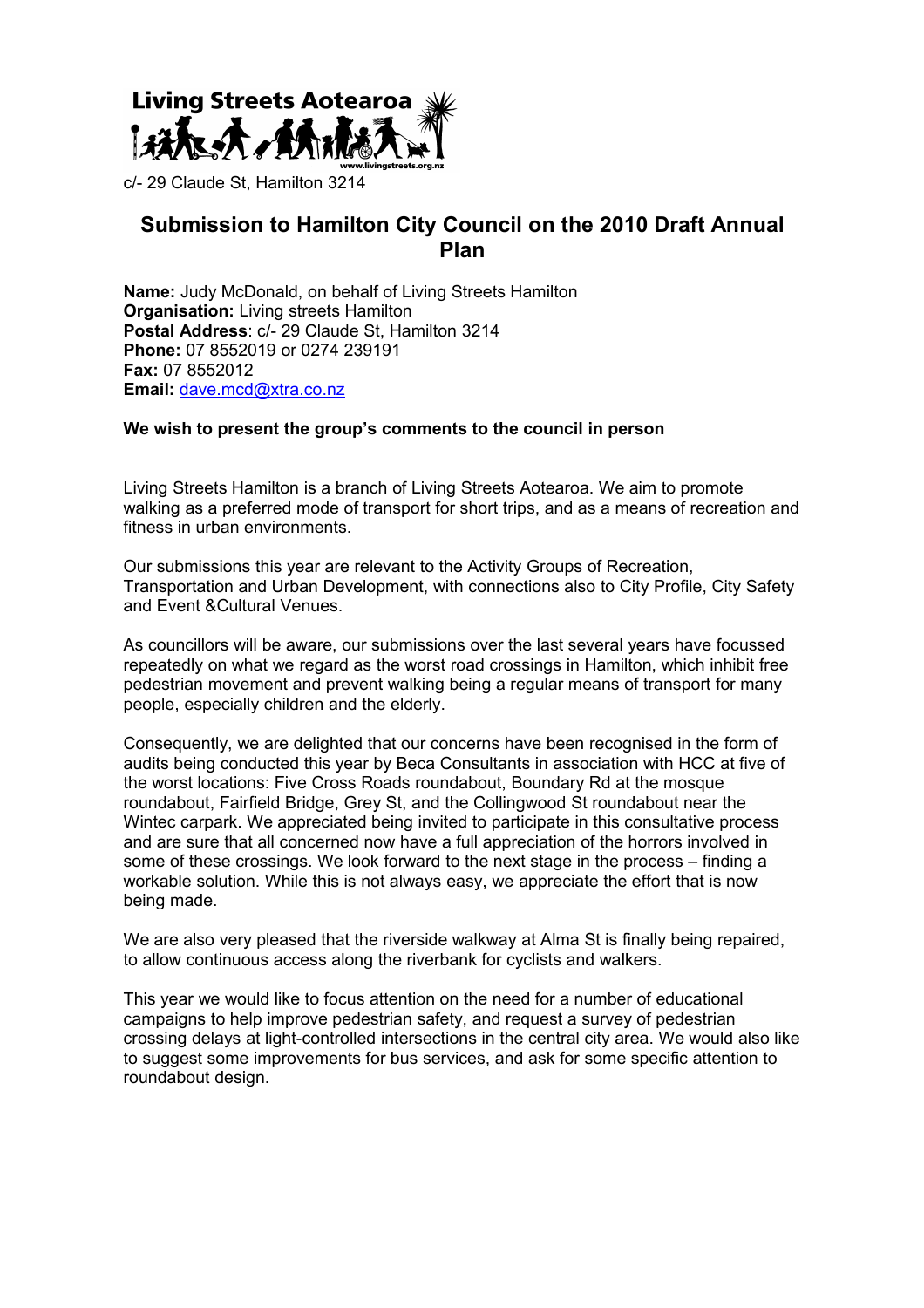## **Proposed areas for education campaigns**

- Parking on footpaths an ongoing hazard for the elderly and the mobilityimpaired, but also a problem in that parked cars often impede visibility and this can pose a considerable risk to children on the footpath. Living Streets' "yellow feet" notices might be helpful here.
- Driveway safety this year has been particularly notable for some dreadful driveway accidents involving toddlers in the Waikato. There are often also nearmisses as vehicles reverse out of driveways into the path of oncoming pedestrians or cyclists. Promotion of audible reversing lights might help – they are cheap and easily fitted to most vehicles. Other advertising campaigns might also help.
- Promotion of general road courtesy it is common to see pedestrians stranded in dangerous places (like the middle of the road), desperately trying to get between oncoming cars. Equally, it is common to see drivers trying to get out of side streets and into main arterial routes. In both cases, all that is needed is for motorists in the main traffic stream to slow down (not even stop) to allow walkers to cross or vehicles to enter the traffic flow. An awareness campaign to promote the rights of all road users may make people aware how little is needed to improve the situation. Maybe even a "catching them doing it right" approach, as is used with children, might be fun. People who have been treated kindly could do a "reverse dobbing-in" and report drivers behaving well. Chocolate fish (or free movie passes) might encourage all sorts of pleasantries!

## **Pedestrian crossings – survey requested**

It is very common to hear Hamilton pedestrians cursing at the long delays imposed on them at light-controlled intersections. This is not mere whining for the sake of it. At some crossings (most notably the corner of Clyde St in Hamilton East) pedestrians can wait for four minutes to get a turn. In the cold and the rain, this can feel like a very long time, and it contributes significantly to journey durations. For short excursions around town, the crossing wait can add almost intolerable amounts of time.

We would like to ask for a survey to establish the total delays (people x time) for pedestrians and motorists at key city intersections. In some cases, we suspect the pedestrians may be doing very badly. There may be better and more efficient ways of letting pedestrian phases fit into the light sequence.

While Barnes Dance crossings seem to be regularly rejected on the grounds they hold up the traffic for too long, and that pedestrians have to wait even longer, it would be very valuable to find out if this is true in all cases. When each stage of a crossing can involve three to four minutes, and two crossings are necessary, pedestrians are currently facing waits totalling 6 to 8 minutes. With a Barnes Dance crossing allowing any movement in a single attempt, would they in fact be more efficient for pedestrians? Might they also be just as efficient for cars as the present system? Is there some other system which might improve pedestrian mobility? Can we please do the observations and try to improve things?

## **Bus Services**

We congratulate HCC and EW on the steadily improving bus service, new routes, and Sunday services – all great stuff to encourage people away from their cars. To further improve the service and encourage more Hamiltonians to use combinations of public transport, walking and cycling, we would like the following to be considered: